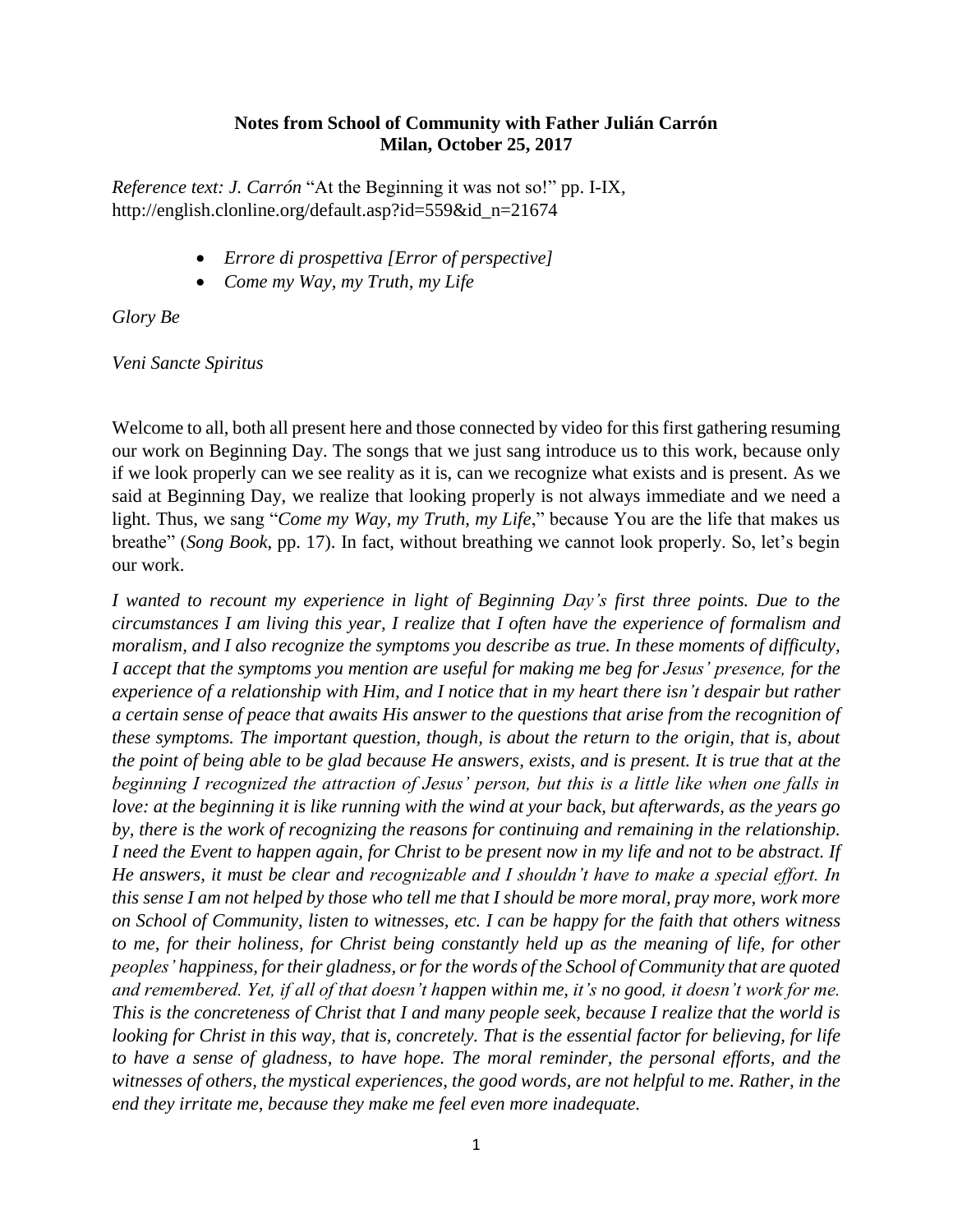Is what you describe just a better performance by our friends who are witnesses, or does it have something to do with the Event that happens?

*It has something to do with the Event, because witnesses per se doesn't help me at all.*

I wouldn't say that it doesn't help you at all. Later we will see what its purpose is. The first issue is whether we catch that He is happening, not only the prowess or the performance of one person or another. The point is whether certain things witness that He is happening before you. This is very important. Let's leave the question open and see whether we can identify the answer more clearly in this evening's journey.

*I thank you a lot for the Beginning Day lesson, because it accompanies my days—I wonder why? much more than usual. I get the impression that this time, for me, what we are working on is truly something that has to do with real life, everyday life and ordinary things. Then, there is the question that recurs, from the first time you asked it until today: How was it at the beginning? After Beginning Day our Prior told a Fraternity group, "Yet, I am having a hard time beginning again," and while he was saying that I had in front of me the title of Beginning Day: "At the beginning it was not so!" For this reason, I said, "But, at the beginning it was not hard." Therefore, I found myself thinking often of how the first time was for me, in all its small details, years ago, the very first time, the first impact, because it was truly an impact. Jesus ran into my life and changed it. If it hadn't happened I wouldn't be here to speak before you. I often find myself asking my friends the same question, because this question keeps coming back, and then I think of it again and say: the first time was something both very beautiful and very strange, in the sense that I recognized that something great, striking, was happening, but through normal, even trivial forms (which is why I have some images of several years ago fixed in my eyes: some faces, a person's eyes, a song, an evening with friends), together with that exceptional thing I wouldn't know what to call other than the presentiment of truth. If I think back to that moment, to that very moment, I realize that everything happened so suddenly that it found me totally unprepared. It was truly an unpredictable, unforeseen event, something I was waiting for, but unexpected in the way it happened, in the form it took. In short, I had no defenses in front of what was happening, and I wasn't even interested in having them. Then, as time goes on, you think you are growing up and you start reasoning, making assumptions, you think you know. You understand how things work and, perhaps without truly meaning to, you start using all the good things you have been taught to defend yourself from the unexpected. You even start thinking of the first time by almost doubting it, and you say, "Well, perhaps we were young, and our enthusiasm dominated everything," and you judge what happened the first time, now with a grown-up, savvy attitude, forgetting the judgment you made—yes, years ago, but it was true. I think that the correct judgment on things is the one made when things happen and not the one elaborated over time. If I am wrong, please correct me. After time has elapsed, you expect or, worse, demand that the event happen, betraying and denying the way in which it actually happened. The nostalgia I have and the greatest difference I see in myself between the first time and now is that wretchedly defenseless (in the good sense of the word) position. He came and He won me over, He took me by storm and I was happy about it. Now, instead, I spend my time erecting barriers to defend myself so that I am no longer struck. I believe there is a mysterious point (this is what I call it) that allows you to lower all your defenses, to be open to everything, that makes everything appealing to you, that makes the unforeseen*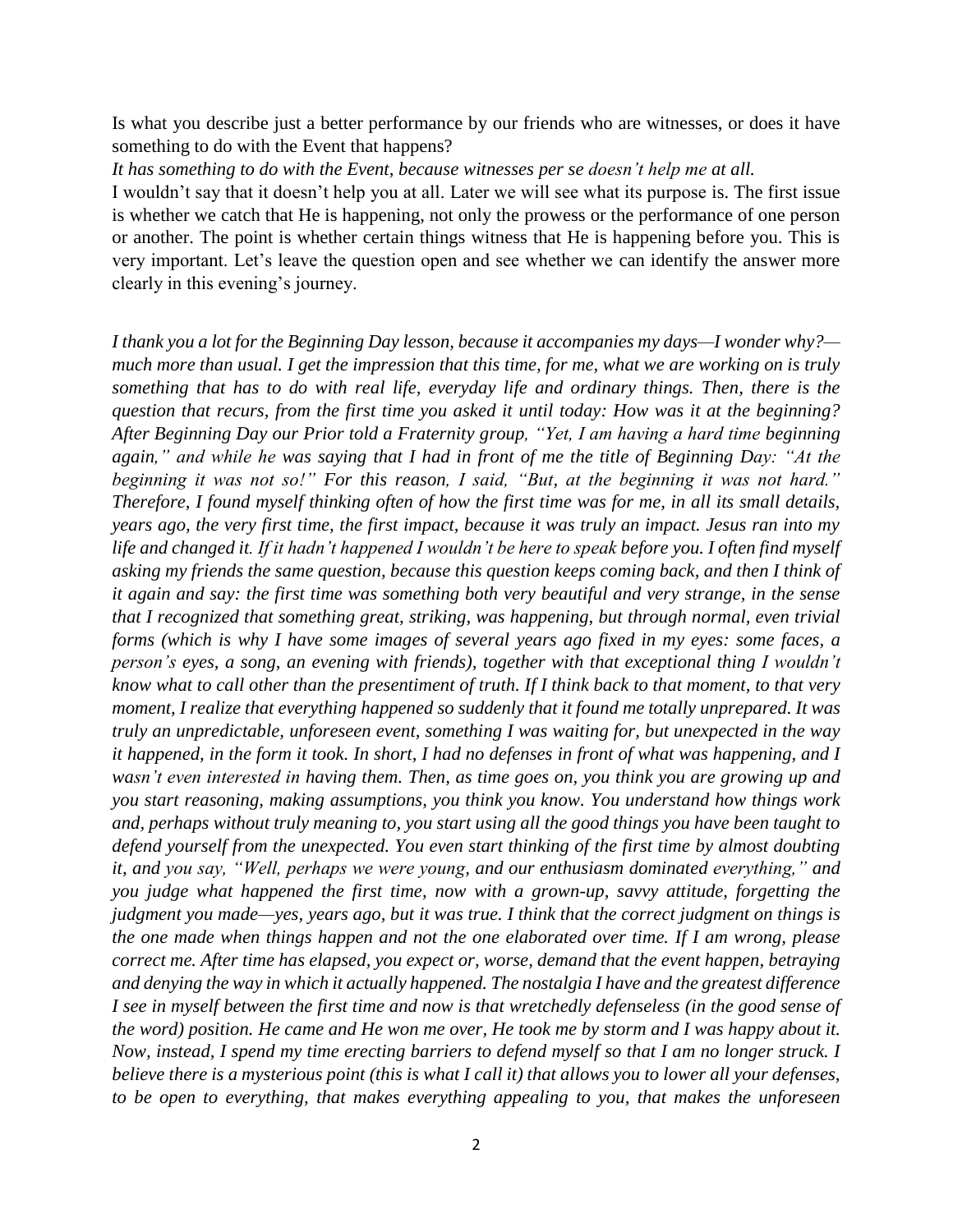*appealing to you. I am not interested in going back in time, I am interested in living now like the first time, living my whole life with the amazement of the first time. Yet, I cannot identify, I cannot understand well how this mysterious point is generated. I don't know whether there is a method that can be used so that this position may be the position of every moment. I would like to be helped with this.*

I thank you deeply, because you zeroed in on a crucial point. You identified how you were at the beginning and how it happened, but then you added that often it is as if everything that happened to you worked against you to make you defend yourself from what happens in the present. You recognized that at the beginning you were defenseless.

# *It was like that.*

It was like that! So, to what extent does losing this attitude prevent the beginning from happening again? Not "how" it happened the first time, but "what" happened then and happens now before you. In my opinion, this is crucial for a faith like ours, centered on a present Event, happening again in the present. Yet, as you said—you described it in a crystal-clear way—sometimes we think, "I already know how things work," and we turn an event that happens into a mechanism, because we lack that initial openness. Yet, that is precisely what Jesus constantly asks us to have, so that He may be recognized as He happens! Because, it isn't that He doesn't happen again... *We don't see it.*

Because, at one point, instead of continuing to have that openness, we change our attitude. You used a word: reasoning. I would describe it like this: you try to put new wine into old skins. But at the beginning it was not so! It isn't that it doesn't continue to happen, but you try to bring it back to something that you already know. This doesn't mean that you should stop reasoning, the problem is that you use reason poorly. In fact, at the beginning it wasn't that you didn't have to use all your reason's capability of openness in front of what was happening, but now you have replaced that openness with your own machinations: reasoning has taken the place of the event. What is, then, the mysterious point that allows you to lower all your defenses again?

# *Hi.*

It is a great challenge, but only for daring people like you!

*After the CLU Diakonia at the beginning of this month, I was deeply struck by a fact. Besides all the things that you said, I was surprised by your enthusiasm in front of us students.*

Maybe my enthusiasm was a bit of an attempt at being young.

*I went home thinking: Wow, Carrón who is the leader of the Movement and could seek from us some proof of what he says, of what he preaches, of the things he decides and of everything he thinks of, instead puts himself here before us, looking for the answer with us. This seemed in great contrast to the attitude I have had with my friends and my fellow students at the University in the past month, since I was asked to be the responsible of the community. This role has brought me to face people who told me, "I have this problem with the Movement, with my faith," and I often find myself becoming defensive, as if it were my responsibility to bring them to affirm something that I think, that is, to agree with me. This is totally useless, because I can cheat with everyone, but not with myself and with my heart.*

Good! It is useless. To understand that is no small thing! That is why I don't do it.

*In you I saw the open position of the child, while in me I see the closed position of the adult. Yet, becoming adults, growing up, cannot be a condemnation, otherwise I would have to throw away*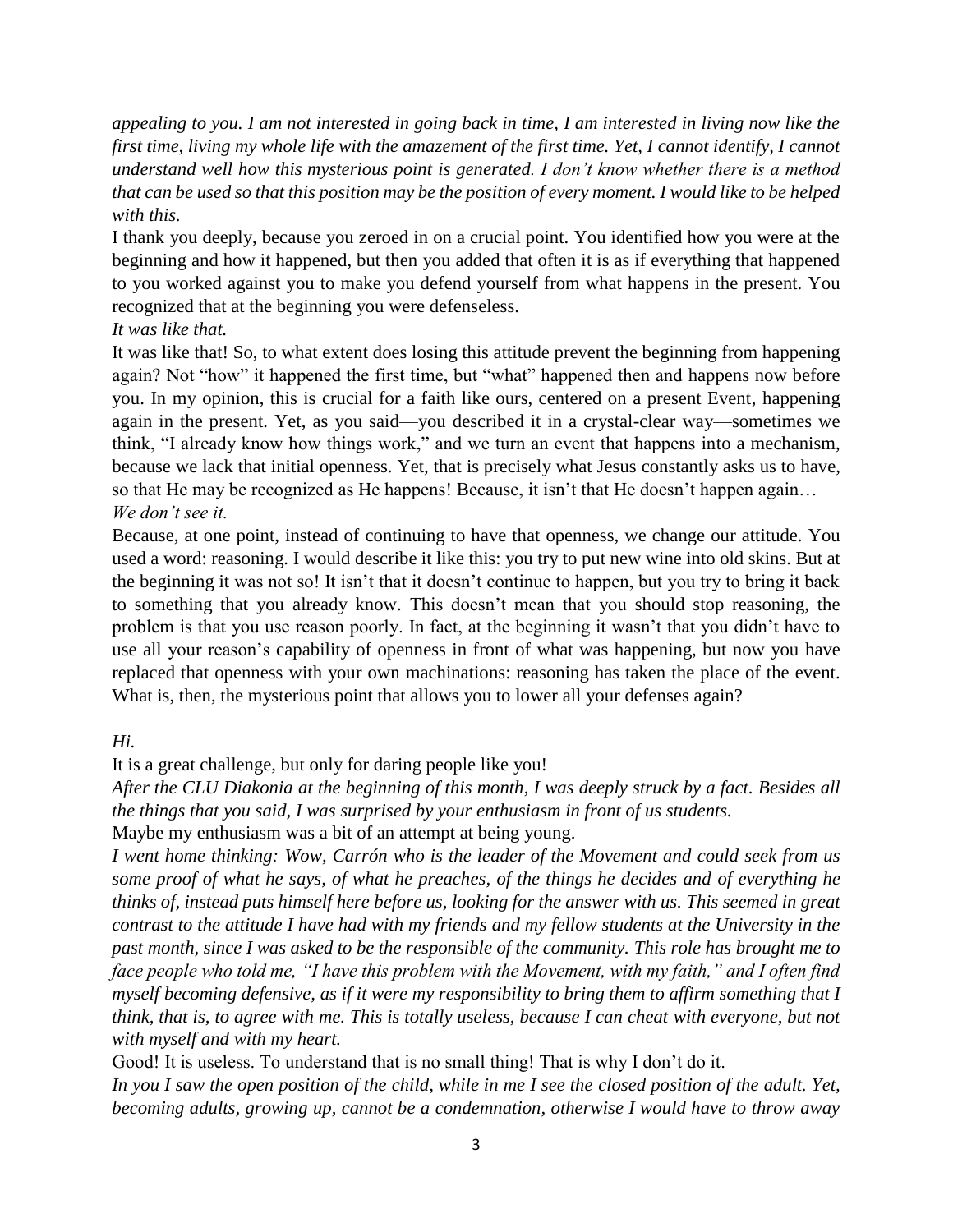*everything that has happened up to now. At the beginning it wasn't like that, but going back to the beginning also means to erase…*

What does all that you described until now suggest? Can one become an adult without losing the aspects of being like a child?

*Well… what I saw in you…*

"Well… what I saw…" Exactly!

To be an adult and to be like a child are not in contradiction. You see it in someone. And the Gospel points out to you someone else. Our Lady was able to be an adult and to remain so open. John and Andrew were adults and remained so open. Peter was so adult and remained so open. I think that the point you identified is crucial. That is why I liked so much how you described what you recognize when you are with the others: "I can cheat with everyone, but not with myself and with my heart." It is useless for you. It isn't that you don't have to be concerned for those who have been entrusted to you, but the question is what does it mean "to be concerned." How are we concerned for our friends? How am I concerned for the Movement? It is only by recognizing a present fact and inviting others to look at it that you defend the Movement and exercise your responsibility (like I exercise mine). Because you are not the one who can correspond to the expectation of your friends' hearts, just as I am not the one who corresponds to the expectation of all of you. I am amazed when I see certain things happen in front of me, things that I recognize are for me and for you. This is what truly answers, as it did at the beginning. That is why, when we have that attitude of amazement and recognition, we unexpectedly find ourselves united, generating a communion among us that is not born of a decision to agree. We recognize that we agree because we are all amazed by the same Presence, the presence of Christ here and now. How many times during the CLU Equipe this summer did moments of such silence took place…See? You are nodding in agreement because you still remember them—something that could almost be touched. Why? It was not due to some strategy or performance, but because we were listening to some things, something was happening in which His presence was imposing itself. That was what was giving back to all of us the attitude of a child, it was giving us that gift again. This rediscovering the attitude of a child is also a not a fruit of our performance and we are surprised again in front of something that happens and gives us back that original attitude. The point is whether when that happens we accept it, because recognizing the event doesn't happen automatically. What happens is imposing, but accepting it is not automatic.

*Every morning I turn on my computer. The screenshot is flawlessly CL: besides my emails, the CL website appears automatically (and there is also the* Sussidiario *website). I read everything that comes from the Movement. At the beginning of October, I read (rather quickly) the report on the Spanish GS assembly in Madrid, which mentioned the pro-independence young woman who said, "I am not defined just by this."*

Did you all read it?

*The article recounts the dialogue among and conclusions of people with different opinions, and the Catalan songs sung together by everyone. I got to the end quickly and I felt my mouth saying on its own, "Um!" Just like that: "Um!" It is a small symptom, we can say. And I wondered, "What does it mean?" Without realizing it, I was thinking, "Good job, but a little naïve, because the problems are huge!" But I stopped and thought, "Naïve? What does naïve mean?" Immediately Fr. Giussani's well-known phrase that was recalled also at Beginning Day came to*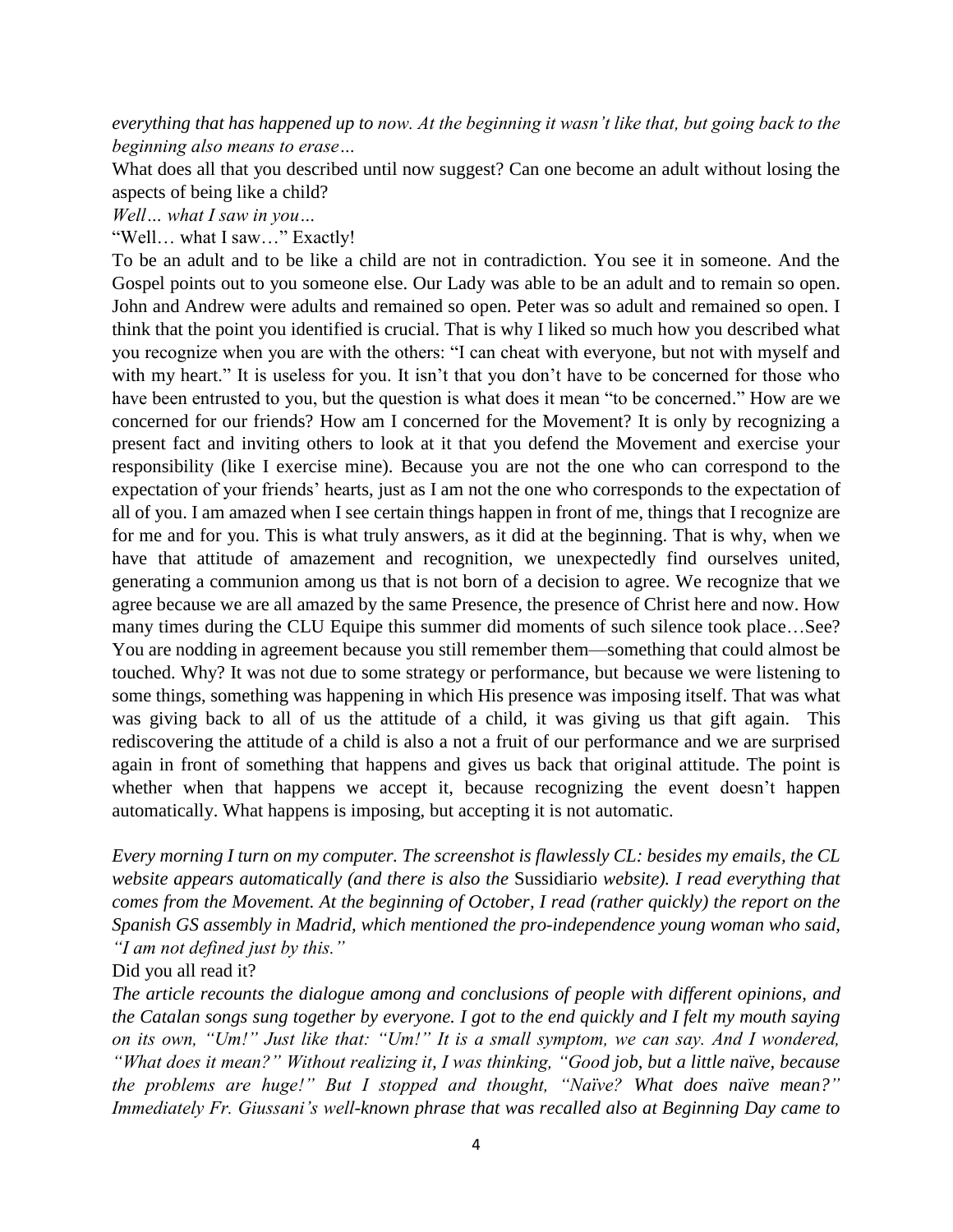*mind, "Naively if you will"! He says, "At the beginning […] we did not build on the values that Christ had brought us, but we built on Christ, naively if you will" (pp. VI), etc. Thus, I told myself, "What are you doing? Are you stopping at this apparent naivete (apparent, imagine that) of the kids, as if it were something "less," a handicap? Didn't you recognize that it is the witness of an attempt at building on Christ?" Then I had to go because I had things to do. Later, towards the evening, I went back to the Spanish flyer, because in the meantime I had realized that I had read it a little like one reads the newspaper in the morning, while you dunk your croissant in the cappuccino at the coffee shop, a little distractedly, thinking that in the end you have already seen and re-seen much of the news that comes your way. I re-read it. In that moment, though, I felt like I was reading something different, something new, truly new! Beautiful, convincing, also exciting. Every detail, every remark that was made seemed to tell us about a newness, a huge cleansing of positions compared to a certain barbaric way of clashing typical of extremists on both sides. I thought about it and asked myself, "What did I expect when I read it this morning?" Either I had no expectations, or ultimately, I was trying to quickly identify not the traces of the enthusiasm for a Presence, but a "cultural translation" (I use Fr. Giussani's expression that was used at Beginning Day in Assago) that sounded convincing to me, that would confirm to me that it is right to belong to CL. I realized that by doing that I risked missing the element of true judgment and authentic culture contained in that pure and creative way in which the kids proposed themselves to us. In fact, it is truly in the enthusiasm for a Presence that our intelligence about reality grows, not outside or parallel to it. In fact, later I asked myself, "Is there something historically ("historically" for us who lived through the 1968 upheaval means incisive, concrete, adequate to a reality that pushes forward) more important for a Spanish kid of today (but also for the adults, for a country, for its destiny) than being reached and touched by a position like theirs, like the position that can be glimpsed there?" I answered myself, "No, honestly there isn't." I conclude: thank goodness that the Mystery tipped me off (because this is what happened) through that "naively" I heard that referred me back to Fr. Giussani and pulled me away from my distraction.* In the end, what did you see that you had missed when you read the piece the first time? We often do what you described, we move on without grasping the scope of what is staring us in the face. We don't recognize it because we think that it is too naïve. Who, having heard about John and Andrew's encounter wouldn't have said exactly what you said with regards to the problem of the Roman Empire at the time? When Fr. Giussani speaks to us of John and Andrew we all get excited. Maybe he is a little naïve as well…Maybe Christ too was a little naïve in using this method…But what affected history more incisively than that fact? Yet, for us that flyer almost isn't an event, it almost isn't a remarkable event. It happens before our eyes, but we face it unperturbed and therefore we don't perceive all the newness that it brings and the origin of that newness. In fact, to give a judgment like that of the Spanish kids, the Word must have become flesh—like for John and Andrew it was necessary that the Word became flesh—and they must have had the experience of correspondence recounted by the Gospel. Thus, like you said at the end, our moving on often prevents us from recognizing the true judgment because we consider it naïve. Then, we think that we need to get to the "cultural translation." No. No! The judgment is inside the event that is happening, like those students experienced. Afterwards, they wrote an additional flyer, I don't know if you read it.

*Yes.*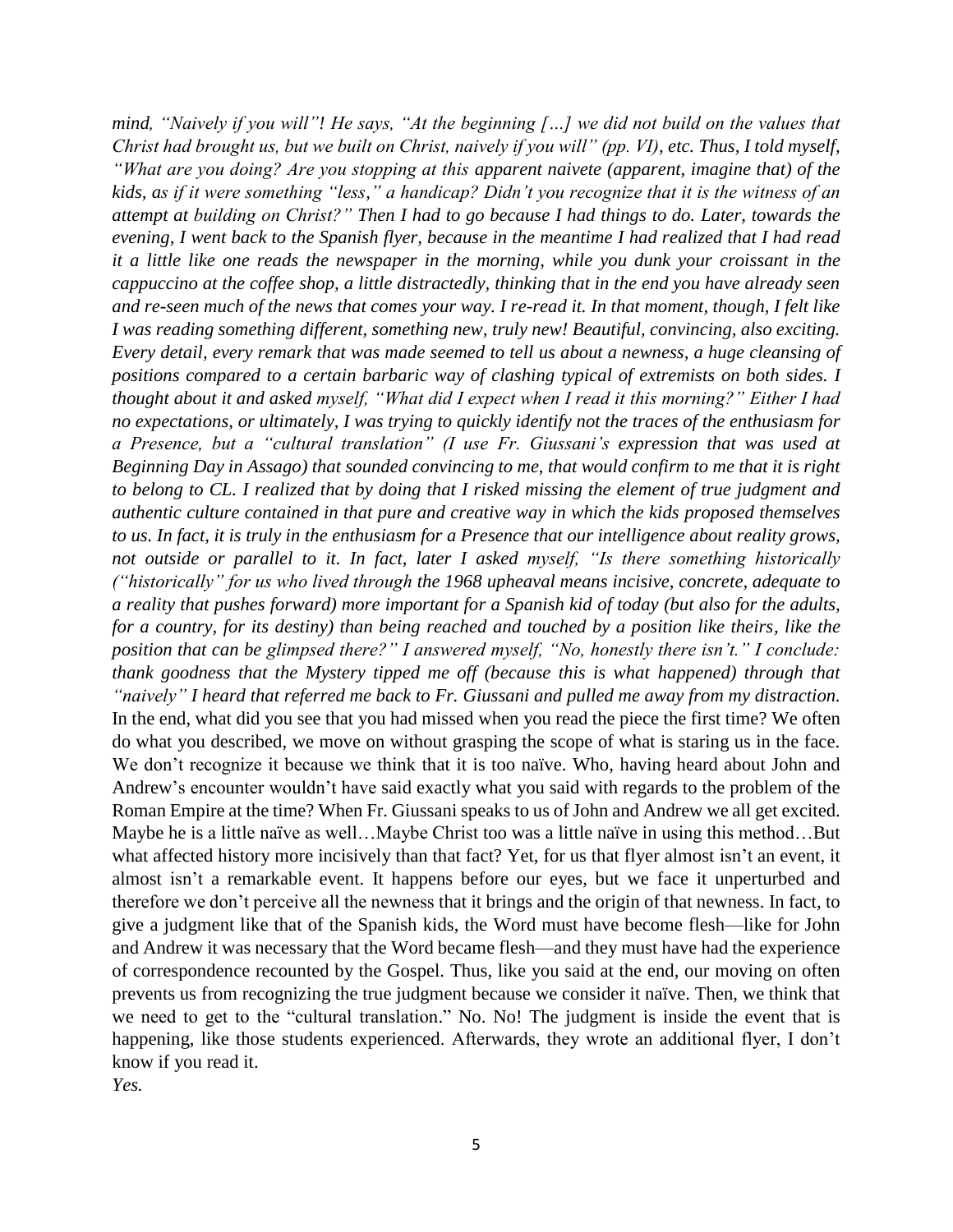I am going to read it, because it makes everything even more clear. "It is October  $2<sup>nd</sup>$ , 2017 [after the previous day's clashes], Village of Plana de Vic [inland in Catalonia]. A seventeen-year old girl [a nationalist] is surprised as she realizes that her long-held convictions are wavering: "This morning we read the official statement of the school where I study that expressed anger and condemnation for the cruel gestures of violence against citizens who were voting in the polling stations. It upset me, because there was violence on both sides, even though the police were more brutal. The generalizations made when speaking of the Government's and Civil Guard's bad behavior and the fact that in the case of us Spaniards everyone is lumped together, drives me crazy. It is mortifying that we [Catalans] are called terrorists, but we are also brandishing the same word. Neither the Spanish nor the Catalonian news is looking for the truth, but instead only for their own gain. This is not the independence I defend." After reading the letter of an alleged policeman who exhorts everyone not to commit any violence on October 1<sup>st</sup>, the girl concludes by saying, "I don't know whether it is true or not, but what I felt as more dizzying was what the policeman said at the end: 'For us [in this political game] EVERYTHING is at stake.' I find myself before a man who bets his whole life on this, a man whose happiness depends on a political decision. If ideology is so powerful as to blind us, and the witness of my experience (the Christian encounter) is not enough, how can I build a *green light* powerful enough to break the mask of ideology?" A *green light*. Like the light that appears in "Men Against Fire," an episode of the TV show *Black Mirror*  in which the army of a city defends the people from the invasion of anthropomorphic beings called "cockroaches," riddling them mercilessly with bullets. Suddenly the eyes of a soldier are hit by a *green light* that comes from one of the creatures, and the next day that soldier no longer sees cockroaches, but rather frightened men, women, and children who are trying to hide. He is paralyzed and no longer able to kill. The veil of ideology that separated them has fallen. A friend tells the girl, "You already are the *green light*. Your experience seems insufficient in comparison with the magnitude of the problem, it looks like a speck of dust. Two thousand years ago a child was born in Bethlehem. Not enough to solve the problems of the world? It is God's method. He chooses what is small to do great things. You only have to be faithful to the experience of correspondence that you had, so that little by little you will be able to break down the masks." This girl is not interested in adding wood to the fire. She wishes to verify how the Christian experience is able to make the veil of ideology fall. In her fragility she wonders how that can happen through her, how she can become that green light. She is interested in living and passing on the change that happened in her in the encounter with Christ, an encounter that gives unity to her life and allows her to look at the other as a good and not as a stranger. We all need a green light that pierces through the ideologies and allows us to find ourselves.

What does this fact tell us? In a person who for decades has been the recipient of a certain ideology, only an apparently trivial thing like the Christian encounter makes the veil of ideology fall. Is it an event or an illusion? Is it something that, small or big (like John and Andrew), documents that the Event continues to happen, even though we don't see it? Yes, or yes? Like this flyer, there are many things that elude us in our distracted way of looking. Then, we inevitably replace the fact with the whole shebang that follows, because when we are no longer amazed at what happens the rules step in, the ethics step in, everything we can come up with steps in. Instead, for that girl—as it is for us—the only ethics to avoid falling prey to ideology is to remain "faithful to the experience of correspondence" that she lived. The fact that a girl can recognize that expecting everything from a political decision cannot correspond to the heart may seem too little, but is in fact everything. It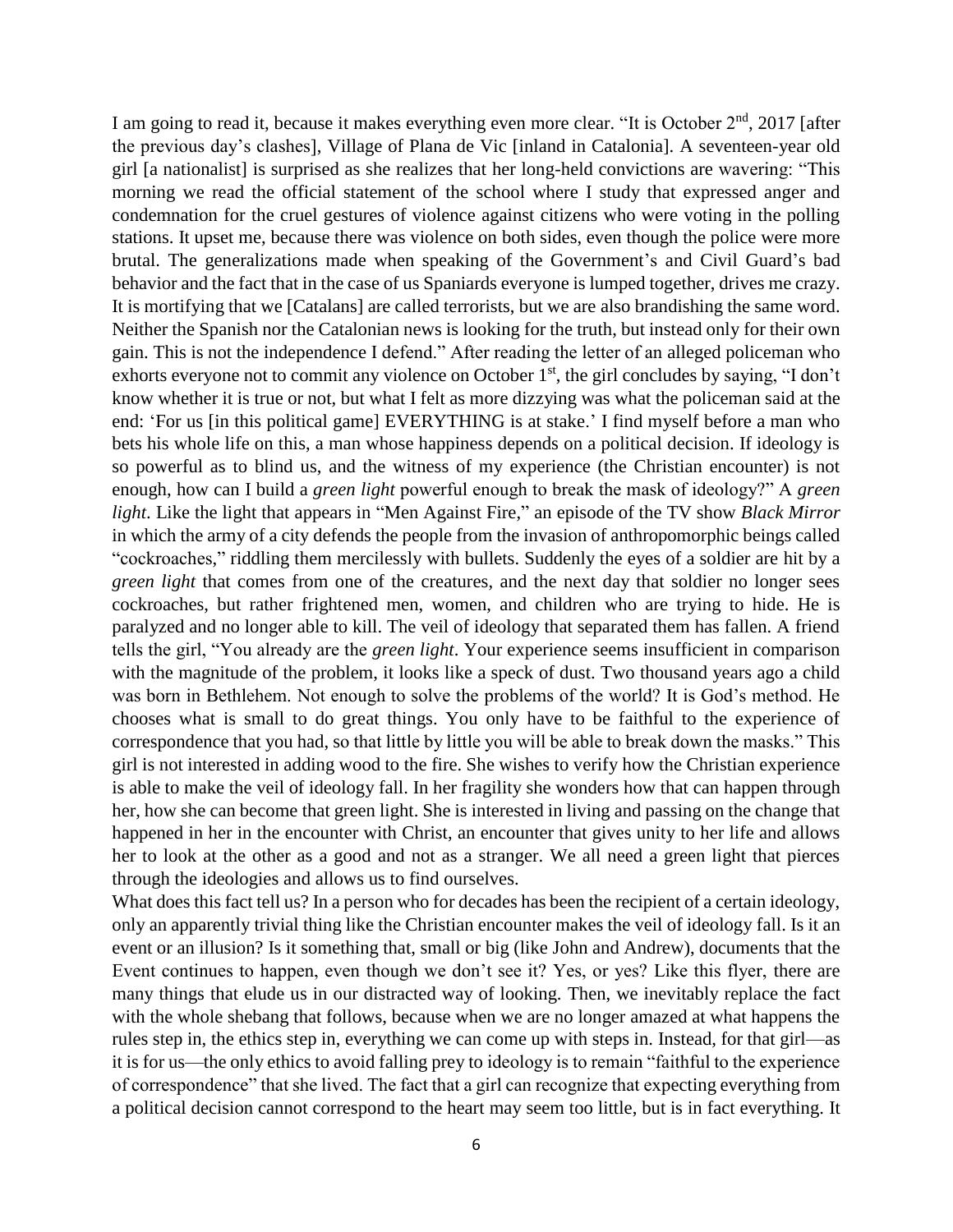is truly everything. And she was able to recognize it only because she belongs to the Christian experience, not because she took a class on ideology at Harvard. In fact, not even that would have been able to give her that naïve boldness that made the veil of ideology fall. Yet, we think that that is too little in the face of the challenges of reality, don't we?

### *Very little.*

#### "Very little," not "little."

*Why does everything look easy when one participates in an encounter like Beginning Day, why does everything look so simple, so straightforward when one attends School of Community, so straightforward that each person is ready to suggest the solution and even those who don't have one are striving to find it? Yet, all this theory, all these words and facts experienced by other people don't withstand the impact of the next day when I must be personally engaged. I think that I am helped more by our being together than by what we say to each other. How can we help each other when we are together? How can we help each other to make the journey?*

Is it only being together that helps us, or the fact that happened? When I went to Madrid for Beginning Day I met that Catalan girl and her question was exactly like yours, "Will what I lived this weekend hold when I go home this evening and when I go to school tomorrow? In her school, very few people think like her as compared with those who have a different position. What holds in the face of that situation? What holds is the experience she had and that she will have to constantly acknowledge, verifying whether it can withstand the concrete situation she finds herself in. If, instead, the criterion for being able to hold on is "unity is strength," the game is over, because the others will be more numerous than we are. Instead, the experience is there, and in the face of these challenges, we can verify whether what we saw holds in life's circumstances. That is why we are not spared the circumstances. In fact, if we don't see that faith is victorious—that it holds in the circumstances, we continue to doubt. This doubt is like a woodworm that stays inside us and corrodes us. Therefore, the fact that one must face certain circumstances is decisive for the certainty of one's own faith.

*Like many others among us, I changed jobs recently (on September 1st) and now I teach in a public middle school. I have two classes, one of them pretty tough, because the majority of the kids don't trust the adults and think that the teacher is an enemy. I knew it would be like that, I had been prepared for it, and therefore I knew the school I was choosing. I knew I wanted to go and teach in a public school, because my personal history was bringing me exactly there.*

Why? Tell us for a minute about your "personal history" to help us understand.

*I grew up in a left-wing family, half atheist and half self-described Catholic, and my parents always made it a point to send me only to public schools because "they are freer," in the sense that there each person has his own opinion, you hear from all the teachers and then you make your decision, you decide whom you want to follow. Yet, beginning in my sophomore year (in my sophomore, junior, and senior years) I had a teacher who gradually became the person I held in the greatest esteem. Only afterwards did I discover that she belonged to CL. This was a terrible contradiction for me, because I was telling myself, "How is it possible? A person who is so intelligent belongs to CL?! It is impossible!" However, instead of making me pull away from her it made my curiosity increase.*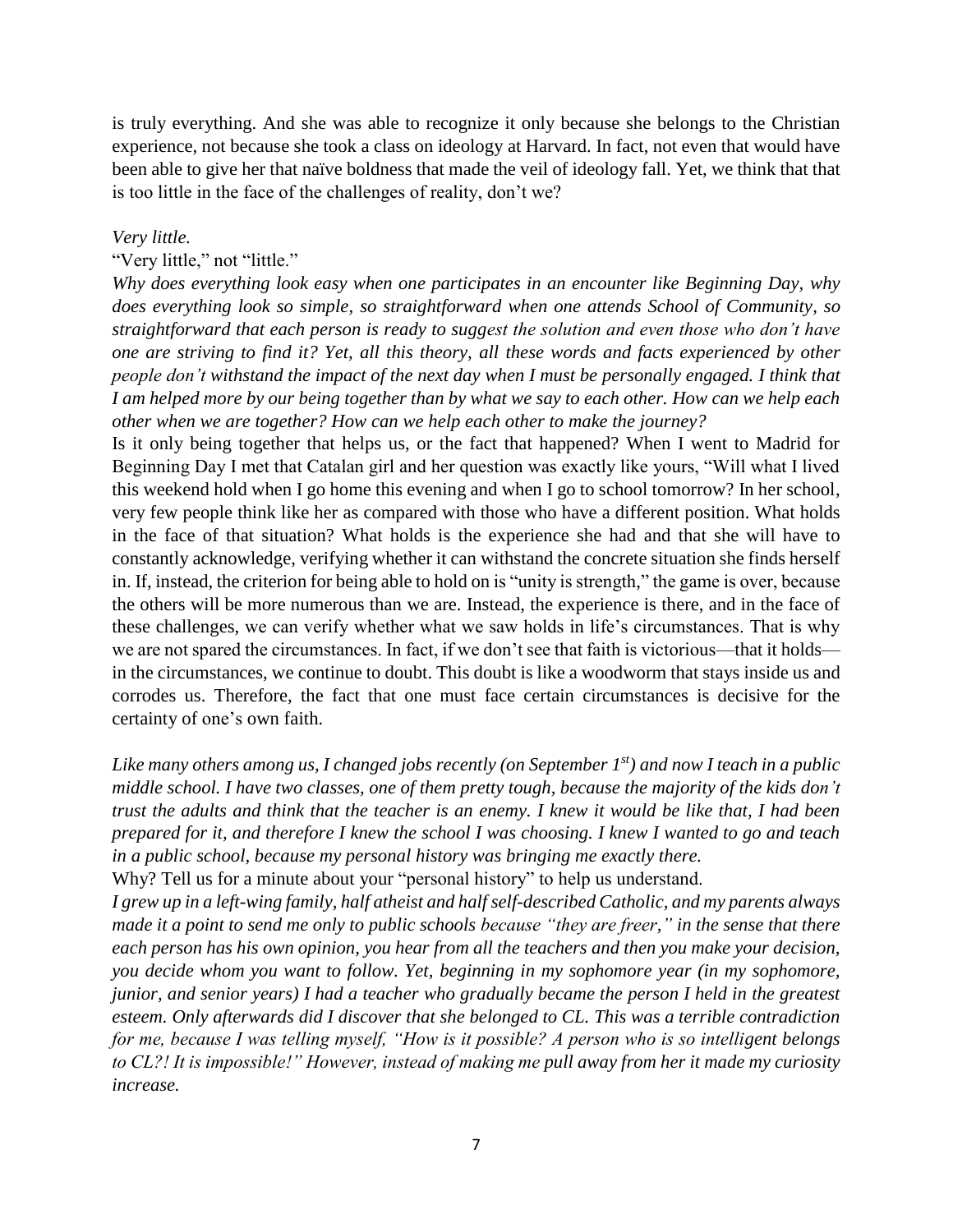And it wasn't because there were many CL people in that school, but because you encountered one.

*The thing that drove me crazy was that she just taught her classes. There was no Student Youth in my school, there was nothing of that. She never said anything, I didn't come to know from her that she belonged to CL, she only taught. That, however, was enough, sufficient to completely overturn my life, which acquired a meaning that was revealed over the course of a long time, because I graduated from high school in 2006 and now it is 2017. This is my starting point. Thus, I wanted to go and teach in a public school out of gratitude, because if she hadn't been in a public school, even without any strategy, I wouldn't be here. Imagine what implications this would have had! I can't even imagine them. So, I had all the reasons, I had the cause that was bringing me there, I knew that the school I was going to wouldn't be very easy, but I also knew that it would be possible*  to work. However, theory is one thing and practice is another. In fact, my encounter with one of *the two classes was very hard. I could see that the game my students were playing (they are still playing it) is to see how patient I am. This is exhausting, because I am very patient, but that alone isn't enough. After two weeks during which I was getting home sometimes able to hold back my tears and sometimes crying, I realized that my main concern was becoming how to manage my hours—there are many, ten, in that class—and nothing else. It was a few days before Beginning Day and I thought, "What am I doing there? OK, I know why I went to that school, but now that I am there it seems to be a disaster." Going to Beginning Day with that question helped me enormously, because the day did not go by uselessly and offered me some ideas to work on. One thing in particular that truly stuck with me—I had already heard it, but this time it was different is when you quoted the example of the inmate who, being cruelly searched by the guards, didn't get mad at them, but instead thought, "Of course, they cannot behave any differently because they did not see what I saw." In that moment, a light went on in my head. In fact, I told myself, "That is the same thing that happens with me and my students, they cannot behave differently." Many of my colleagues have told me the personal stories of many of the kids and they are truly difficult. I knew that to begin with, but I had never made this very simple connection. Not just that, I also thought, "I can look at them like that and the gaze on them with which I affirm, 'You insult me, but I am here for you, because unfortunately what happened to me hasn't happened to you,' is the same gaze Jesus had on those who were insulting Him when they crucified Him, who at the time didn't understand…I wonder whether they understood…they say that one understood, but afterwards." This made my knees shake, but when I went back to school I was less nervous and I got less angry. Now things are a little better. When I returned to school I thought, "I might never see the fruits of this gaze; no one guarantees that I will see the fruits." As a matter of fact, gratuitously, something tiny is happening, perhaps because I am freer with my reactions, and in very small details every day a student will notice that I do certain things, and there are things that have started to surprise them. The first episode that struck me—and it is the only one I am going to recount*—*is about a day in which, miraculously, they were working and didn't need me. I took advantage of this to correct some other tests. At a certain point, in the silence, I accidentally said, "Oh no!" A student asked, "Why, teacher?" I answered, "This person left a whole page of the test empty. He didn't turn the last page and didn't see it. What do we do now?" "Well, aren't you happy? It will take you less time to grade them." "Look, if that were my concern, I wouldn't do this job. I don't really care about grading quickly; I rather would like for all of you to do well." She didn't expect that answer. This does nothing to confirm that it is true that it isn't their fault,*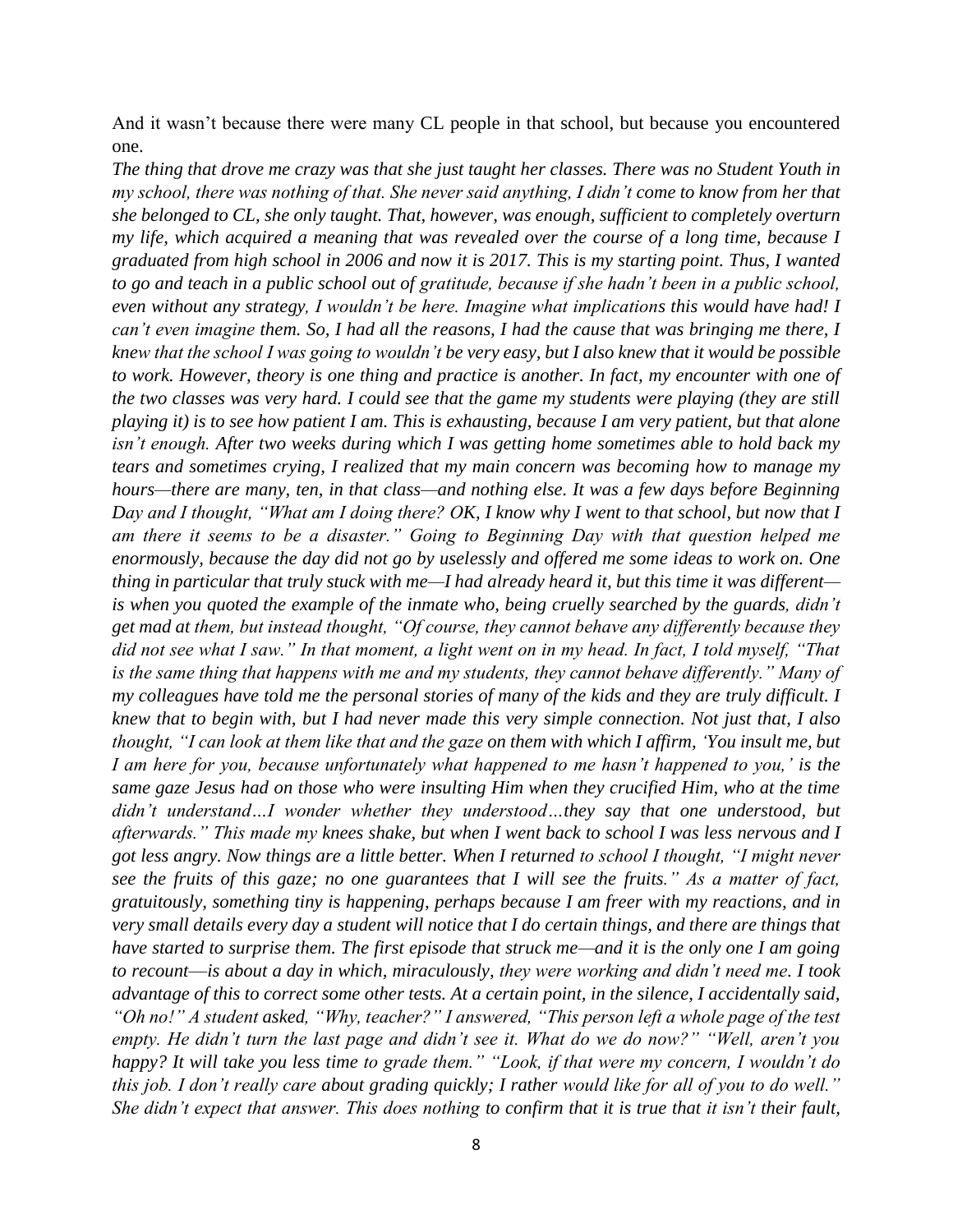*but rather it confirms that I have received an additional grace. Thus, the only thing I must do isn't to strive to have patience, but rather to live before them like my teacher lived before me. The plan is not mine.*

You said, "There are things that have started to surprise them." Why are they surprised? It is due to that difference that you make present, like your teacher made it present to you. It seems like nothing compared with the magnitude of the problem of education. Let's think of Saint Paul: they put him in jail, he becomes friends with another convict, and starting from that he begins to overturn his theoretical position on slavery. It seems like nothing. One of you asks me, "How can one keep the event alive every day, so that it isn't only about thinking back to the first time? Why, when we think about the event, do we grope in the fog, as if it didn't correspond to a concrete experience? We have a hard time in staying before the content of what should be our first concern, so much so that we arrive too quickly at the consequences," and therefore we don't see what is happening. Then, since we don't see it, we grope in the fog. It can be a small sign, but your student, in the class that makes trouble, noticed it. For her it wasn't fog, she grabbed onto the event, the difference that her teacher brings to her class, to the point of being surprised by it. That is why the problem is whether we have the simplicity to recognize it.

*After Beginning Day, I wrote to you a little impulsively to thank you and Davide for what happened there. In fact, first I was deeply struck upon entering the Forum in Assago, because for many years I hadn't been able to come, and it was truly moving. Then, I was struck by how well your words described me. For some time now, my heart had been truly heavy, I felt like I was complaining constantly: about work, my husband, even my friends, who had become a pretext to vent my dissatisfaction. I wanted to find a scapegoat for the fact that I am not fulfilled. At Beginning Day, instead, I was moved again like at the beginning, I began to breathe again, glad for what happened to me there. It isn't that the circumstances changed, but I truly lived Christ's embrace of my life. I saw again all the attraction of His presence and once again I started to desire to see His face in the details of my day. Then, also, all the facts that make up my life (work, my husband, my children) returned as signs of this friendship that He has with me. My gratitude is for the experience I lived and for the grace of being in a companionship that constantly overcomes my distraction and my forgetfulness. Now, I wrote the letter a little impulsively after Beginning Day, so when the other day you called me to ask whether I could come and speak this evening, I asked myself, "What happened to me between Beginning Day and now?"*

Does it hold?

*Does it hold? My consistency doesn't hold, but what holds is He who continues to happen to me.* Who should hold, your consistency or Him?

*He who continues to happen to me.*

That is, He who claims to be Christ.

*Who happened during an evening among friends and happens again in the facts of life, and in unforeseen things as well.*

What is the sign that He happens? You already said it.

*That my heart is glad.*

"My heart is glad." It is the same correspondence as in the beginning. Different from the form of the beginning, but the same correspondence as in the beginning: you are breathing. Not because the circumstances changed, but because you have relived Christ's embrace. That is why sometimes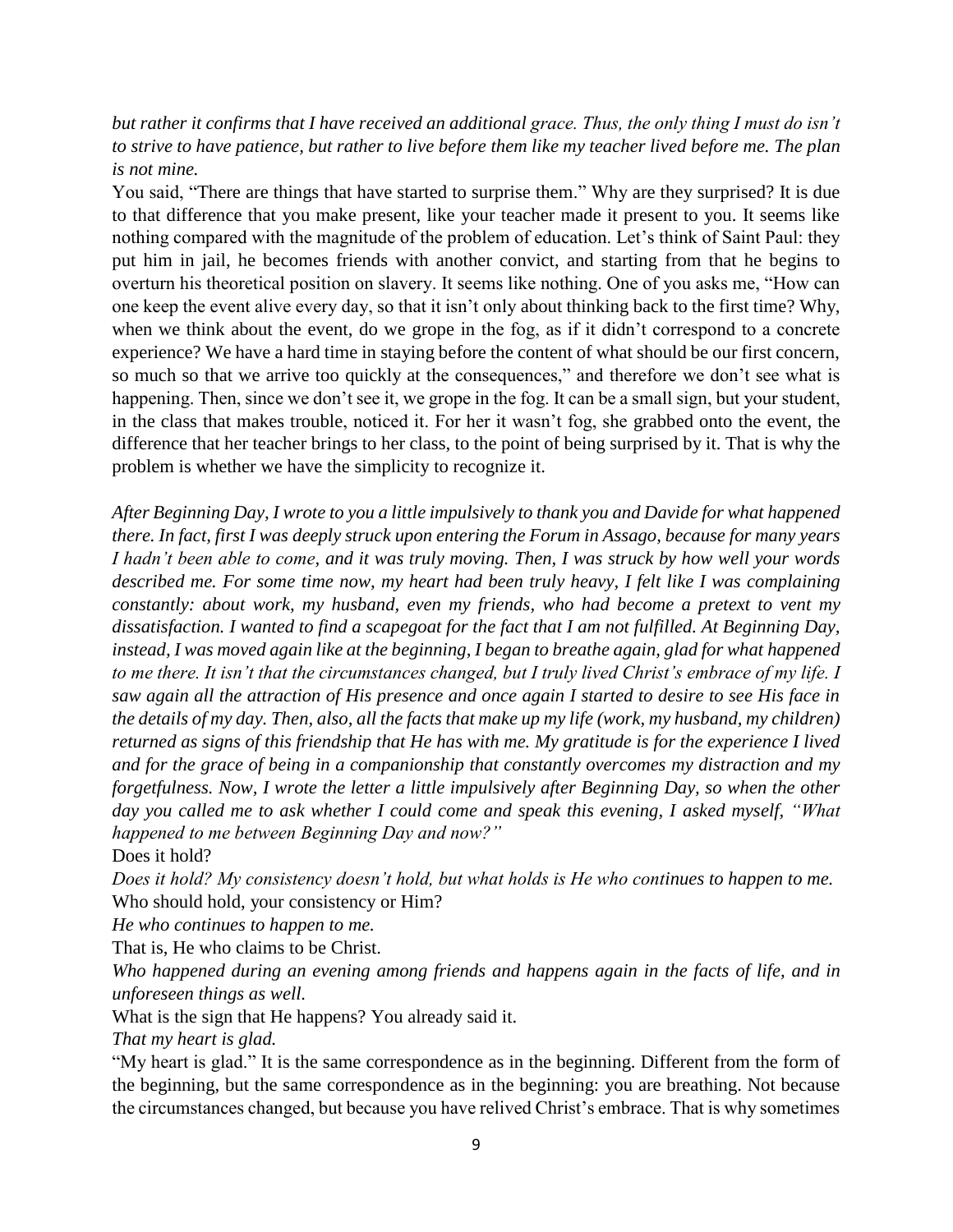I wonder, "Have we all been in the same place?" because there are some who are excited and others who fall asleep or who get bored. The fact that just one person saw this, since it is impossible that she is making it up, documents how much the recognition passes through our freedom, because it is anything but automatic. Therefore, if we were in the same place, but our heart's position is not the same, how much do we have to beg for the poverty of the Unnamed to which the Pope recalled us, exactly the poverty to which Jesus recalls us: if we want to enter the Kingdom of God we must be poor like that to be able to recognize Him present. That is why we continue our work with this desire: not so much to see how good we are (we all already know our ability to give a performance), but to see when we recognize Him present. Because those who want to validate their performance in the end get angry and complain. Instead, those who recognize Him present can breathe and are glad. I am curious to see what we will see. Fr. Giussani has already reminded us: what a grace to be part of a people who challenges my distraction, who makes me able to see what exists and not what doesn't exist! Therefore, to see and tell each other, to share what we see is the first gesture of friendship.

The next School of Community will be held on Wednesday, November 22<sup>nd</sup> at 9:00 pm. We prepare ourselves by going over the second part of Traces' PageOne *At the Beginning It Was Not So!* Starting from point 4 ("Christianity as Ideology and Christianity as Tradition") to point 6 ("The Contemporaneousness of Christ, Permanent Origin of the Dimensions of the Christian Experience"), from pp. IX to XVI.

The Book of the Month for November and December is: *Dov'e` Dio? La fede Cristiana al tempo della grande incertezza* [Where is God? Christian Faith in a Time of Great Uncertainty] (Piemme Publishing), which is my conversation with Andrea Tornielli.

### **World Day of the Poor**

Sunday, November 19<sup>th</sup> will be the first World Day of the Poor as indicated by Pope Francis, according to the intention expressed in the Message prepared for that occasion where, among other things, the Pope writes, "At the conclusion of the Jubilee of Mercy, I wanted to offer the Church a *World Day of the Poor*, so that throughout the world Christian communities can become an ever greater sign of Christ's charity for the least and those most in need" (6). Pay attention to the connection the Pope makes: as the fruit of the entire Jubilee of Mercy, there arose in him the desire to express Christ's charity with a gesture. As you can see, the Day is not a gesture unrelated to the Jubilee, but it originates from the same impetus, as we noted at Beginning Day. The Pope's invitation is a help to live also the gestures of charity that we will make in the coming weeks: the Food Collection on November 25<sup>th</sup> and the initiatives of the AVSI Tents during the Christmas Season. The Food Collection and Tents are a concrete way to participate in the Pope's call to heed the poor; both gestures should be lived with the awareness of what Fr. Giussani invited us to experience from the very beginning with the Charitable Work in the *Bassa* region. His proposal, in fact, originated in the same concern the Pope is asking us to have now. Amazing! Therefore, we can understand more easily what the Pope says from within our experience, thanks to the proposal we received from Fr. Giussani.

*Veni Sancte Spiritus*